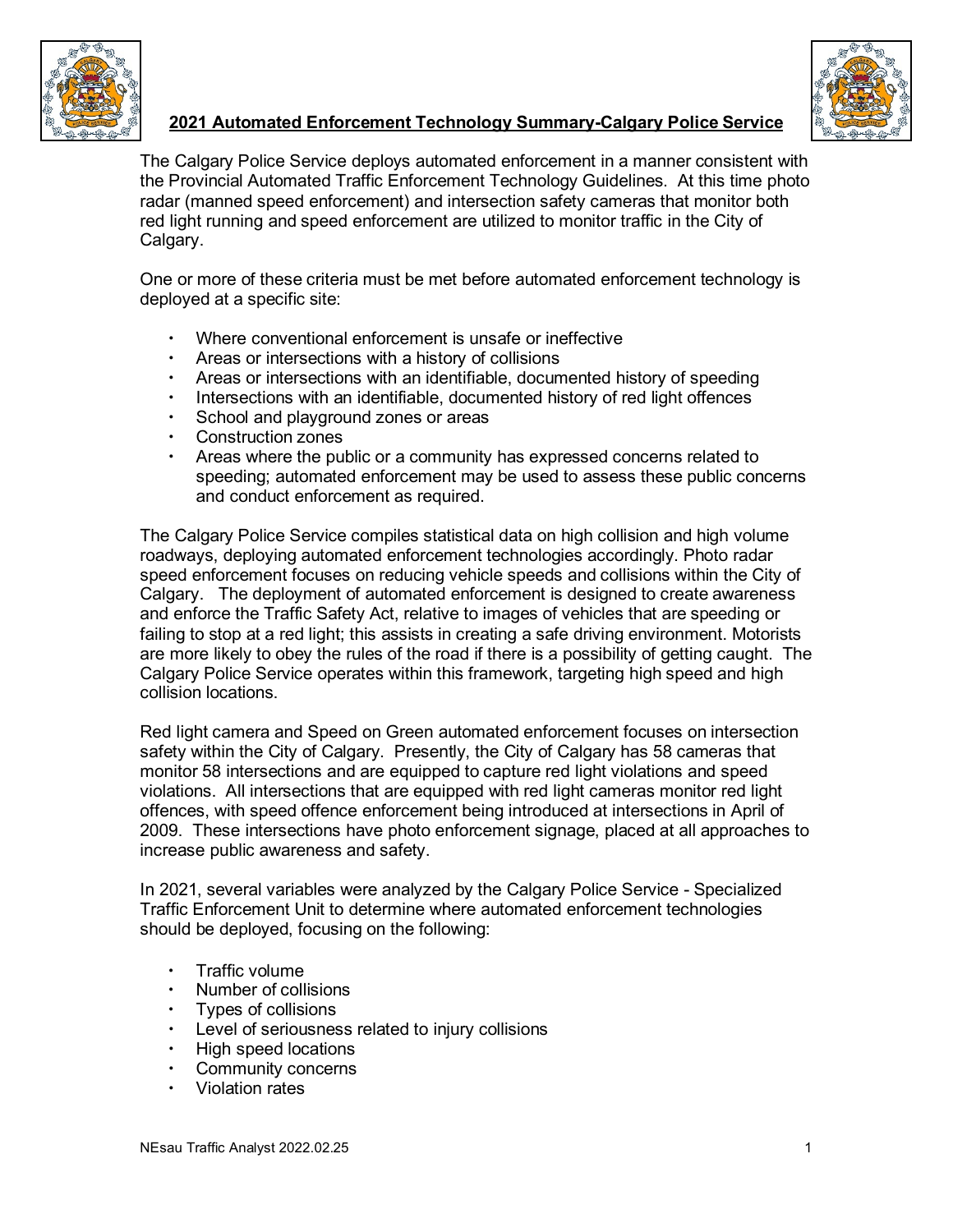For the purpose of this report, the incidence of collisions was analyzed for the top 20 photo radar deployment locations and the first 64 red light camera intersections.

### **Photo Radar Analysis**

The impact of photo radar, as it relates to reducing the speeds of motorists is clear as the Calgary Police Service saw significant decreases in collisions. From 2001 to 2021, injury collisions were reduced by 34.9% from 106 to 69 collisions; a key factor for the Photo Radar Program. It is highly likely that this is an isolated trend that is linked directly to the pandemic, and will not reflect a long term collision trend for these locations.

Photo radar deployment is directly affected by a number of factors, such as increases in population and traffic volumes in Calgary. In 202[1](#page-1-0) there were over  $1,006,510<sup>1</sup>$  motorized vehicles registered in Calgary, compared to 1,015,104 in 2020. The change in vehicle registrations in Calgary does not include additional vehicular traffic from outlying communities. Calgary's population<sup>[2](#page-1-1)</sup> has increased by 51% since 2001.

|      | Calgary's         | <b>Collision Rate per</b> |
|------|-------------------|---------------------------|
| Year | <b>Population</b> | 100,000                   |
| 2001 | 876,519           | 78.6                      |
| 2002 | 904,987           | 90.0                      |
| 2003 | 922,315           | 81.2                      |
| 2004 | 933,495           | 71.8                      |
| 2005 | 956,078           | 74.8                      |
| 2006 | 991,759           | 84.1                      |
| 2007 | 1,019,942         | 83.2                      |
| 2008 | 1,042,829         | 84.8                      |
| 2009 | 1,065,455         | 72.5                      |
| 2010 | 1,071,515         | 73.8                      |
| 2011 | 1,090,936         | 60.9                      |
| 2012 | 1,120,225         | 56.9                      |
| 2013 | 1,149,552         | 55.2                      |
| 2014 | 1,195,194         | 55.2                      |
| 2015 | 1,230,915         | 53.5                      |
| 2016 | 1,235,171         | 54.2                      |
| 2017 | 1,246,337         | 46.2                      |
| 2018 | 1,267,344         | 50.1                      |
| 2019 | 1,285,711         | 59.0                      |
| 2020 | 1,285,711         | 22.0                      |
| 2021 | 1,323,700         | 35.6                      |

<span id="page-1-0"></span><sup>&</sup>lt;sup>1</sup> As per Alberta Vehicle Geographical Statistics (AB Transportation)

<span id="page-1-1"></span> $2$  Due to the COVID-19 pandemic the City of Calgary cancelled the 2020 civic census. For the purpose of reporting the 2019 population number will be used for 2020. The civic census has now been permanently cancelled and city population values moving forward will be reported from the City of Calgary Corporate Economics Data Repository.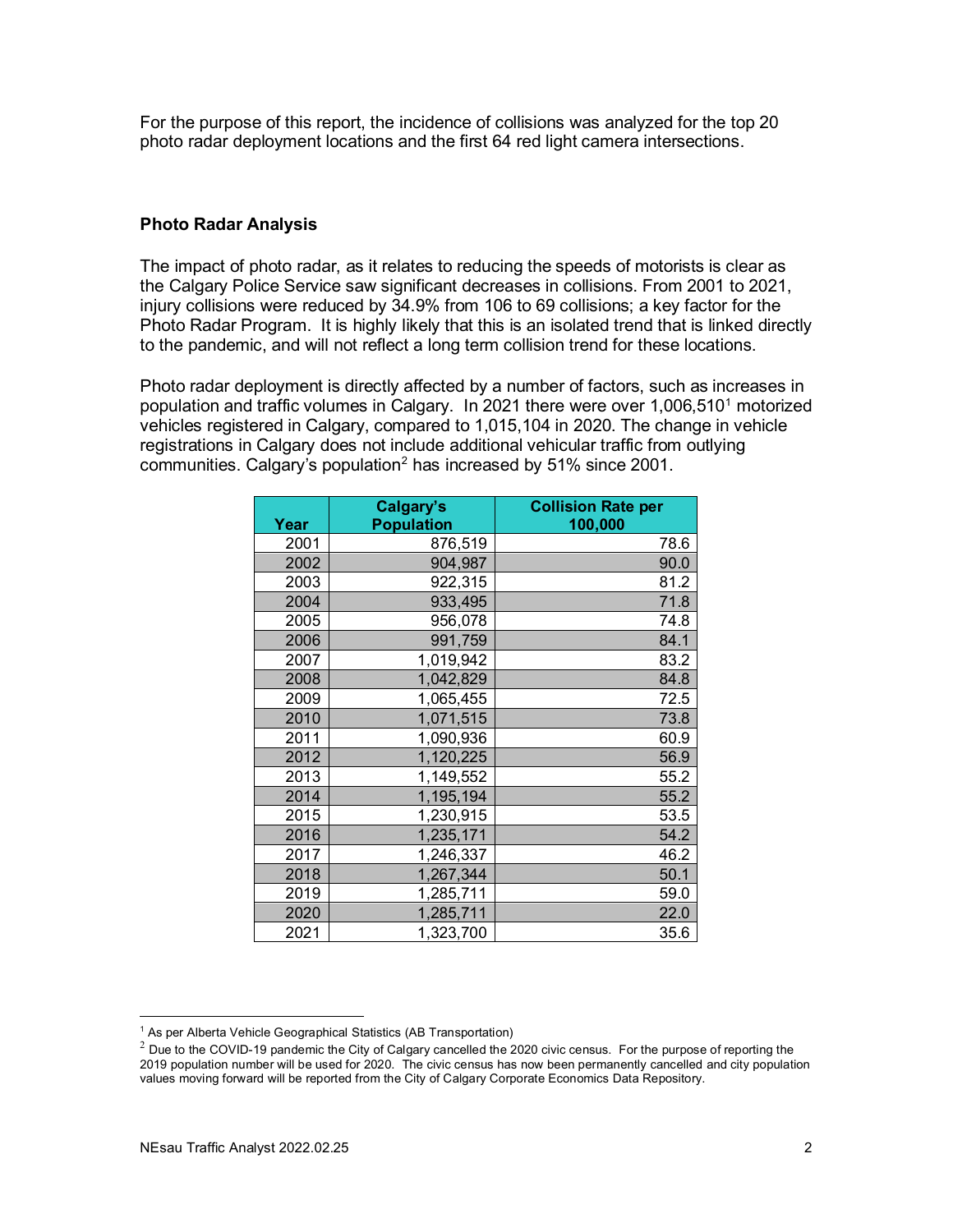In 2021 there were over 975 photo radar deployment locations throughout Calgary. The number of photo radar summonses issued in 2021 was 199,86[73](#page-2-0), in 2020 was 219,670, compared with 270,277 in 2019. This represents a 9.0% decrease in the number of photo radar violations issued in 2021 compared to 2020. Based on the reduction in the number and severity of injury collisions, it appears that driver speeds are decreasing at sites monitored by photo radar.

In 2021, the average violation rate (number of violations per 100 registered vehicles) for deployments in the subject locations was 15.1/100. The number of violations issued by photo radar was relatively stable from 2008 to 2014 and experienced a significant increase in 2015, with another small increase in 2016 and a more stable trend from 2015-2019. 2020 showed a steep decline in violation rates due to the COVID-19 pandemic where stay at home orders twice during the calendar year kept vehicles off the roadways. This trend continued into 2021 with waves 2, 3, and 4 of the pandemic keeping many vehicles off the roadways.

| Year | Violation rate per 100<br>registered vehicles |  |  |  |  |  |
|------|-----------------------------------------------|--|--|--|--|--|
| 2021 | 15.1                                          |  |  |  |  |  |
| 2020 | 21.6                                          |  |  |  |  |  |
| 2019 | 26.5                                          |  |  |  |  |  |
| 2018 | 27.3                                          |  |  |  |  |  |
| 2017 | 25.2                                          |  |  |  |  |  |
| 2016 | 29.2                                          |  |  |  |  |  |
| 2015 | 27.2                                          |  |  |  |  |  |
| 2014 | 19.1                                          |  |  |  |  |  |
| 2013 | 16.6                                          |  |  |  |  |  |
| 2012 | 21.5                                          |  |  |  |  |  |
| 2011 | 18.0                                          |  |  |  |  |  |
| 2010 | 16.5                                          |  |  |  |  |  |
| 2009 | 17.6                                          |  |  |  |  |  |
| 2008 | 17.6                                          |  |  |  |  |  |

The collision rate based on the number of registered vehicles in Calgary has experienced a significant decline from 2006 to 2021. This decrease in the rate of collisions relative to registered vehicles indicates that photo radar is indeed a factor in the enhancement of traffic safety on Calgary roadways.

During photo radar operations for the time period of 2001-2021 the Calgary Police Service Specialized Traffic Enforcement Unit experienced the following in the subject locations

- 34.9% decrease in injury collisions at the top 20 photo radar deployment locations
- 32.0% decrease in total collision rate at the top 20 photo radar deployment locations

<span id="page-2-0"></span><sup>3</sup> As per ICTS Monthly Summons Download 2022.01.25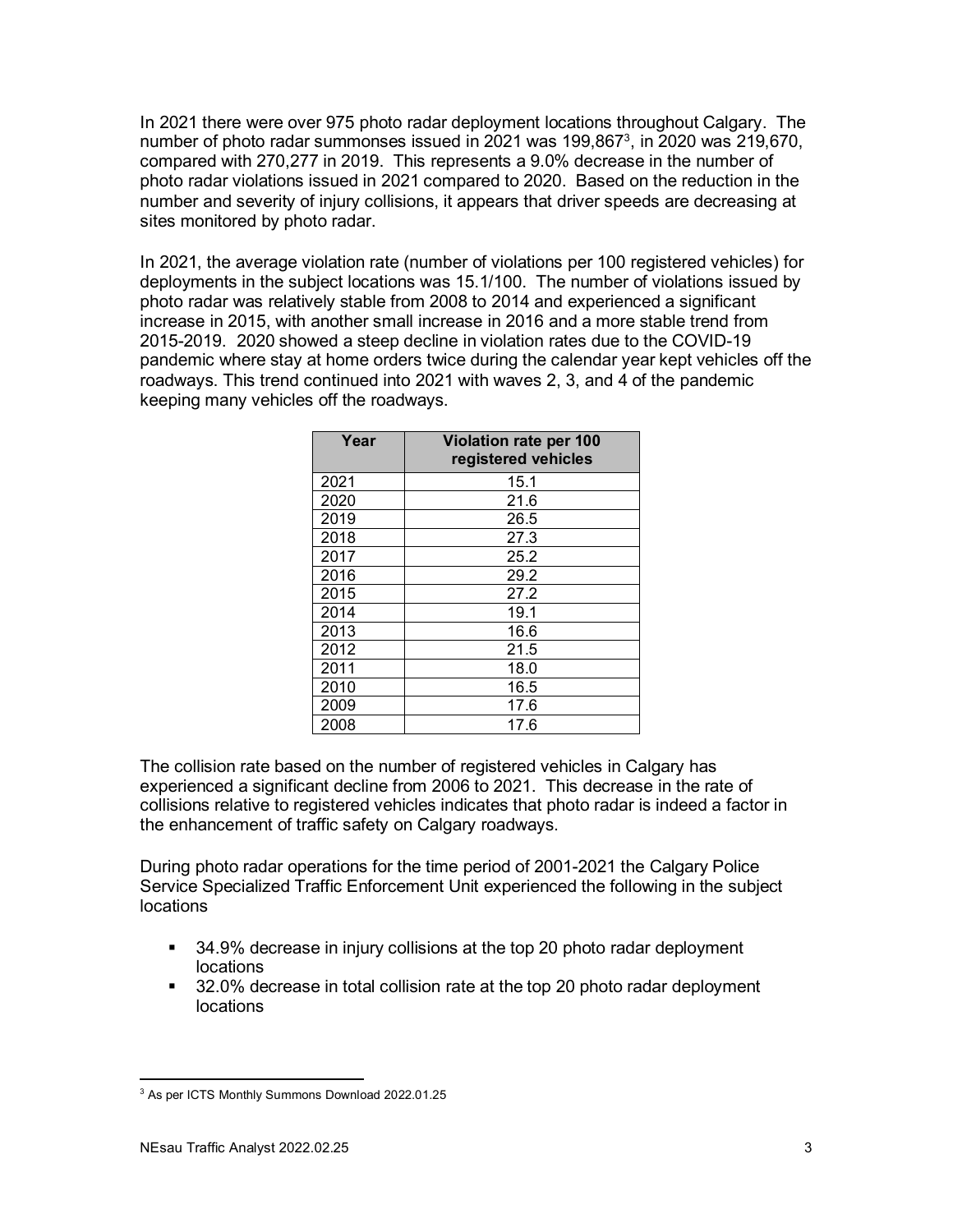# **Red Light Camera Analysis**

At the first 64 red light camera locations in Calgary (Phases 1-11) during the one-year pre implementation and one-year post implementation period, we see the following:

- Total collisions at the first eleven phases decreased by 7.1%
- $\cdot$  Injury collisions have decreased by 6.2%
- Fatal collisions have decreased by 100%
- Pedestrian collisions have increased by 23.5%
- Right angle collisions have decreased by 15.6%
- $\cdot$  Right angle injury collisions have decreased by 31.1%
- Right angle fatal collisions have decreased by 100%
- $\cdot$  Rear end collisions have decreased by 6.7%
- $\cdot$  Rear end injury collisions have increased by 8.7%

During the one-year pre implementation and ten-year post implementation period for phase 1-8, we see the following:

- Total collisions at the first eight phases decreased by 33.4%
- $\cdot$  Injury collisions have decreased by 55.7%
- Fatal collisions have decreased by 75%
- Pedestrian collisions have decreased by 35.3%
- $\cdot$  Right angle collisions have decreased by 57.9%
- Right angle injury collisions have decreased by 67.6%
- $\cdot$  Right angle fatal collisions have decrease by 100%
- $\cdot$  Rear end collisions have decreased by 22.3%
- Rear end injury collisions have decreased by 51.5%

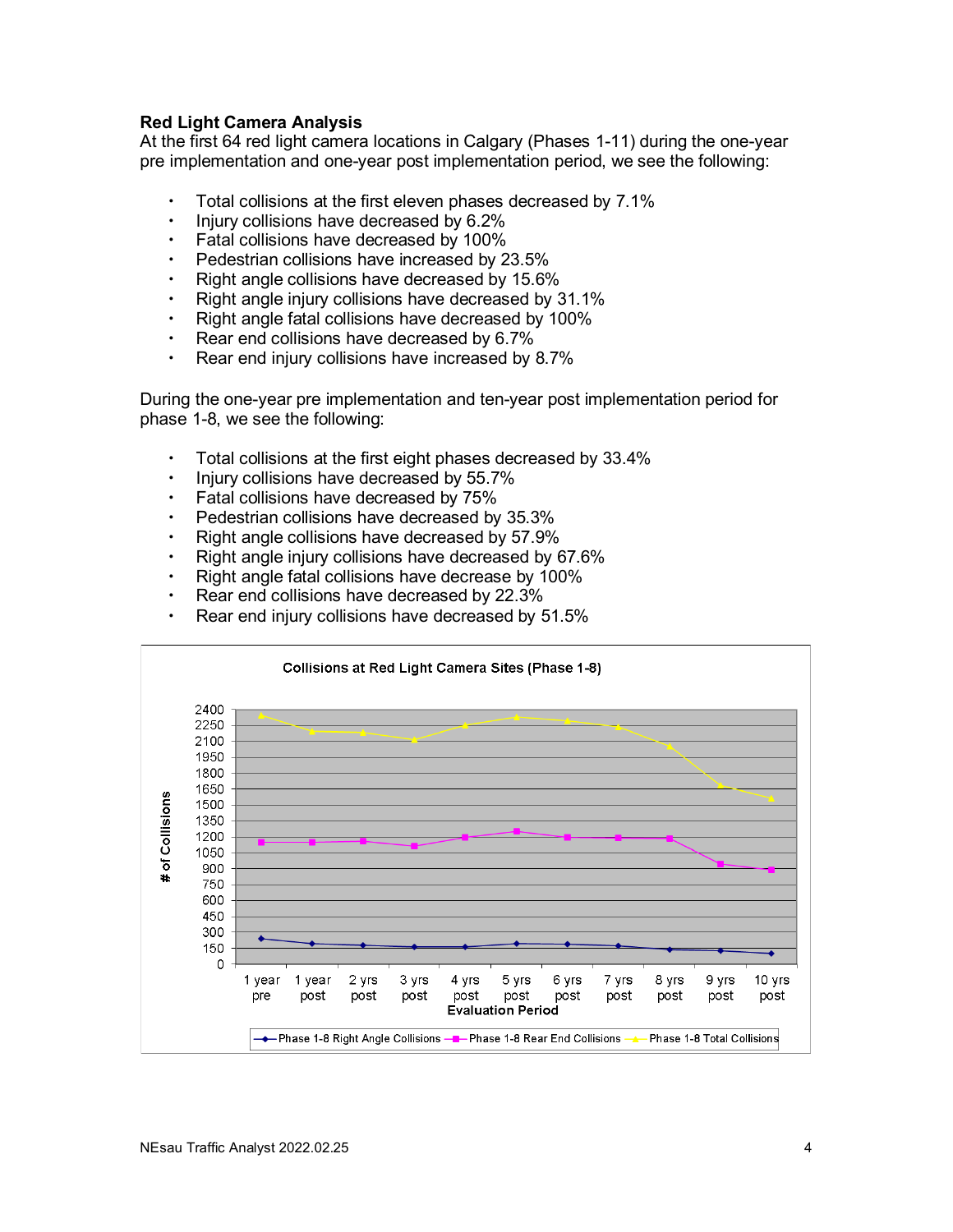Overall, the total number of collisions at red light camera intersections appears to be decreasing slightly every year, with a corresponding decrease in the number of injury and fatality collisions, as well as a decrease in right angle and right angle injury collisions. The decrease in more severe collisions that involve injuries and fatalities demonstrate that Calgarians are becoming more familiar with red light cameras and are adjusting their driving behavior to reflect this fact.

## **Speed on Green**

Intersection safety cameras also have the capability to record the speed of vehicles traveling through intersections utilizing sensors embedded in the roadway in combination with a precise time distance calculation to determine speed. The Calgary Police Service implemented the program known as "Speed on Green" at intersections where red light cameras already existed in April of 2009. If a motorist is speeding through an intersection equipped with an intersection safety camera, a summons may be issued for speeding. The goal of this program is to improve the safety of Calgary's roadways by reducing not only speed, but the number and severity of collisions at intersections.

The Speed on Green initiative in Calgary was launched in March of 2009 with an awareness campaign which included media releases, billboard advertising on Calgary Transit buses, and warning notices mailed out to offenders for speed violations over a 1 month period. On April 1<sup>st</sup>, 2009 violation tickets were issued at the first 4 Speed on Green intersections.

During the first thirteen years of the Speed on Green program, 63 existing red light camera intersections were equipped to capture speeding violations. During 2021 115,753 Speed on Green violation tickets were issued compared to 140,800 in 2020, and 142,639 in 2019. In 2021, 144,836,262 vehicles traveled through a Speed on Green site, up 12.8 million vehicles from 2020, this is still down 27 million vehicles compared to 2019. On average 12.0 million vehicles pass through the Speed on Green equipped intersections each month and approximately 0.08% of these vehicles receive a violation ticket for speeding. The average speed of the vehicles receiving violation tickets is 18 km/h above the posted limit. Violation speeds of over 100 km/h above the posted speed limit have been observed since the inception of the Speed on Green program.

Four key factors are examined to determine the effect of Calgary's Speed on Green program, relative to reducing collisions and speed at intersections:

- Have the number of collisions decreased at intersections equipped with cameras?
- Has the severity of collisions at intersections decreased?
- Has the average speed of vehicles traveling through the intersection decreased during the program?
- Have the number of summonses issued for speeding at intersection camera locations decreased since implementation of the program?

The objective of the Speed on Green program is to improve the safety of our roads through the modification of driver behavior at intersections. Since the implementation of the program in 2009 we have seen a decrease of 16.8% in total collisions at Speed on Green sites and a decrease of 24.6% in the more serious injury and fatal collisions at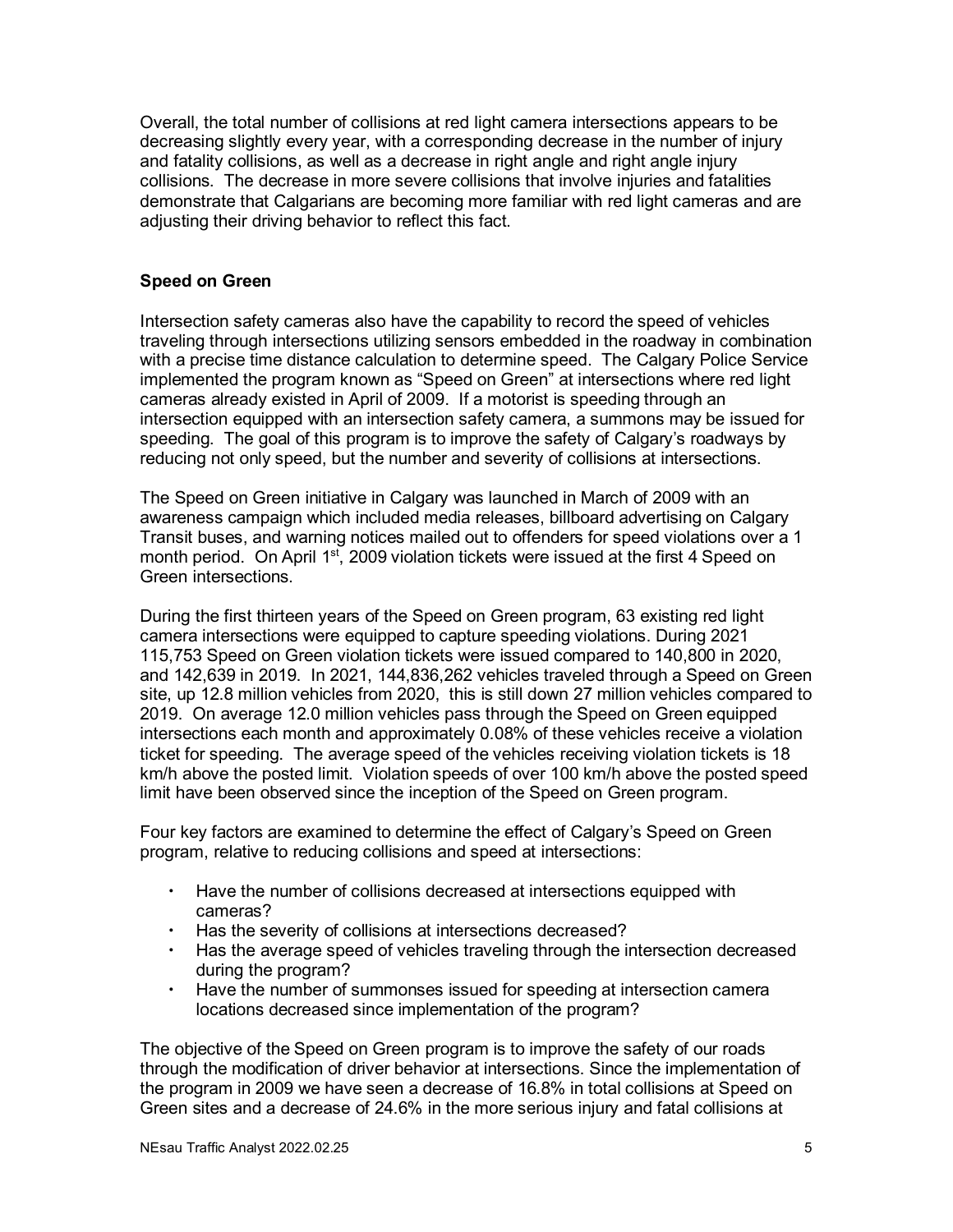Speed on Green sites when compared to the pre-implementation year, 2008. To date while we have seen a slight reduction of 6 km/h from 2009 to 2021 in the average speed of vehicles traveling through the intersections, it has been noted that the average speed of all vehicles traveling through Speed on Green capable intersections is in fact below the posted speed limit, indicating that only a small minority of drivers are committing speed offences in Calgary.

#### **Traffic Service Request Program**

As part of the Calgary Police Service's focus on community policing, the Traffic Section incorporated an addition to the service's mainframe computer in late 1997 which allows Traffic Service Requests (TSR) to be entered, tracked, and reported online. Through the TSR database, citizens can request the deployment of photo radar to a roadway of concern.

In 2010, the TSR database was temporarily disabled to accommodate a system redesign that would build in greater efficiency, ease of use, and statistical capabilities into the new database. The new database went live on March  $1<sup>st</sup>$ , 2011.

In the spring of 2013 the web link for the TSR program on the Calgary Police Service website was moved from the Traffic page directly to the front page of the CPS website resulting in a dramatic increase in TSR concerns received from communities and citizens for traffic related issues. During 2014 the TSR website was revamped to offer better data capture using the CopLogic system so that the program could respond to more traffic service requests in a timelier manner. The Residential Traffic Safety Unit completed 710 TSR's in 2021, an increase of 149.1% from 285 TSR's in 2020.

| Type of         | 2007 | 2008 | 2009 | 2010 | 2011 | 2012 | 2013 | 2014 | 2015 | 2016 | 2017 | 2018 | 2019 | 2020 | 2021 |
|-----------------|------|------|------|------|------|------|------|------|------|------|------|------|------|------|------|
| <b>Request</b>  |      |      |      |      |      |      |      |      |      |      |      |      |      |      |      |
| Speed           | 299  | 206  | 125  |      | 145  | 86   | 225  | 602  | 473  | 503  | 232  | 300  | 293  | 175  | 638  |
| Playground      | 126  | 13   | 83   |      | 61   | 63   | 165  | 274  | 194  | 273  | 103  | 135  | 103  | 92   | 51   |
| School Zone     | 54   | 25   | 13   |      | 28   | 26   | 62   | 156  | 125  | 123  | 37   | 31   | 25   | 11   | 21   |
| Other           | 0    |      |      |      |      |      |      |      | 0    |      |      | 0    | 12   | 8    |      |
| <b>TOTAL</b>    | 479  | 344  | 221  | N/A  | 234  | 175  | 452  | .032 | 792  | 899  | 372  | 466  | 433  | 285  | 710  |
| <b>Requests</b> |      |      |      |      |      |      |      |      |      |      |      |      |      |      |      |